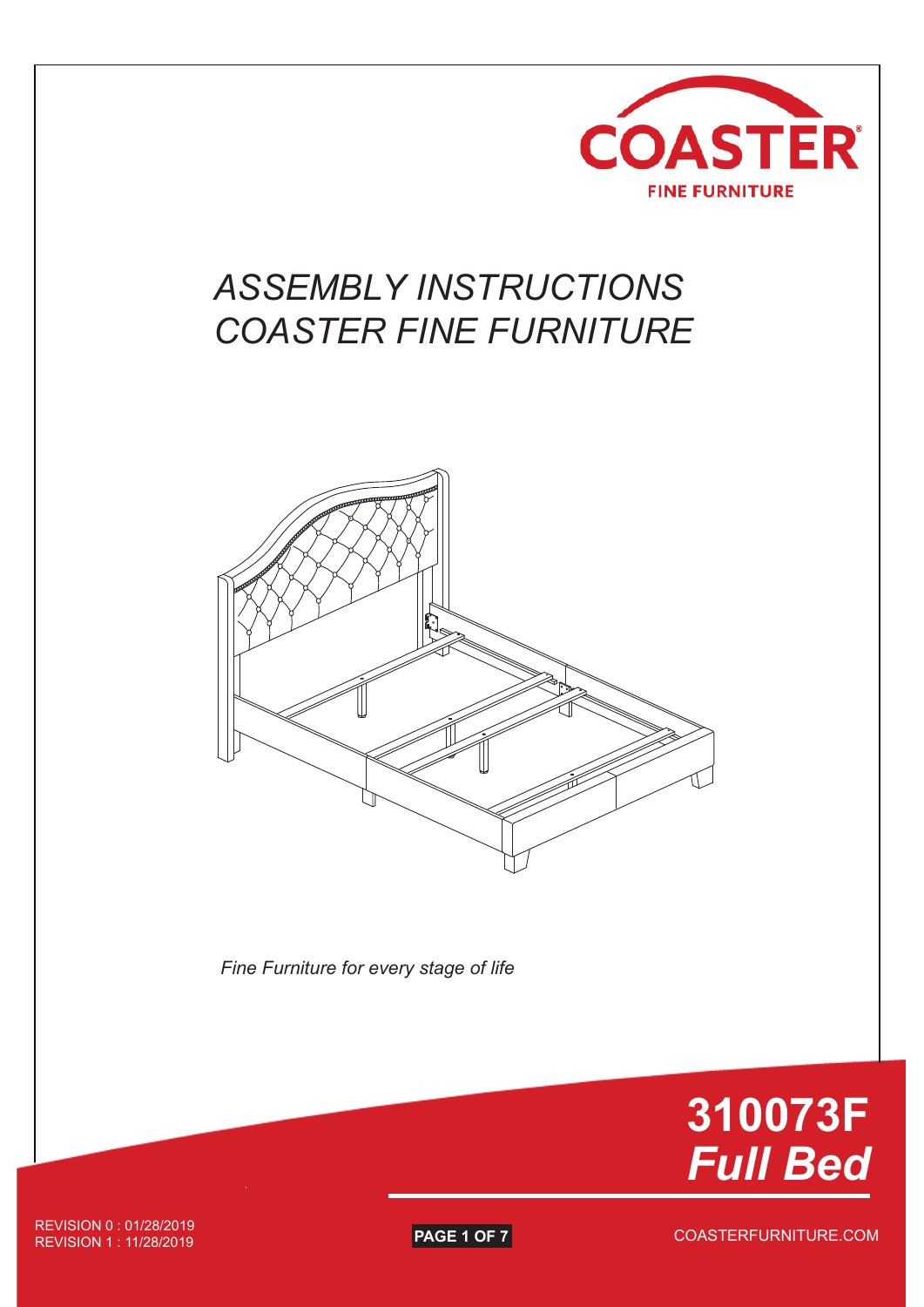### **ASSEMBLY INSTRUCTIONS**



#### **ASSEMBLY TIPS:**

- 1. Remove hardware from box and sort by size.
- 2. Please check to see that all hardware and parts are present prior to start of assembly.
- 3. Please follow attached instructions in the same sequence as numbered to assure fast & easy assembly.



#### **WARNING!**

1. Don't attempt to repair or modify parts that are broken or defective. Please contact the store immediately.

2. This product is for home use only and not intended for commercial establishments.



ASSEMBLY TIME 20 MINUTES



## **PARTS IDENTIFICATION**

| A            | <b>HEADBOARD</b><br><b>PANEL</b>               |   | 1PC  | G | <b>BED RAIL</b><br>(WITH "G" LABEL)                      | 2PCS |
|--------------|------------------------------------------------|---|------|---|----------------------------------------------------------|------|
| B            | <b>LEFT HEADBOARD LEG</b><br>(WITH "L" LABEL)  |   | 1PC  | н | <b>LEFT EAR</b>                                          | 1PC  |
| $\mathbf{C}$ | <b>RIGHT HEADBOARD LEG</b><br>(WITH "R" LABEL) |   | 1PC  |   | <b>RIGHT EAR</b>                                         | 1PC  |
| D            | <b>FOOTBOARD</b><br><b>PANEL</b>               |   | 1PC  | J | <b>BED RAIL</b><br><b>SUPPORT LEG</b>                    | 2PCS |
| Е            | <b>FOOTBOARD LEG</b>                           | Ŷ | 2PCS | K | <b>BED SLAT</b>                                          | 4PCS |
| F            | <b>BED RAIL</b><br>(WITH "F" LABEL)            |   | 2PCS | L | <b>BED SLAT</b><br><b>SUPPORT</b><br><b>WITH LEVELER</b> | 4PCS |

#### **NOTE:**

**Phillips head screw driver is required in the assembly process; however, manufacturer does not provided this item.**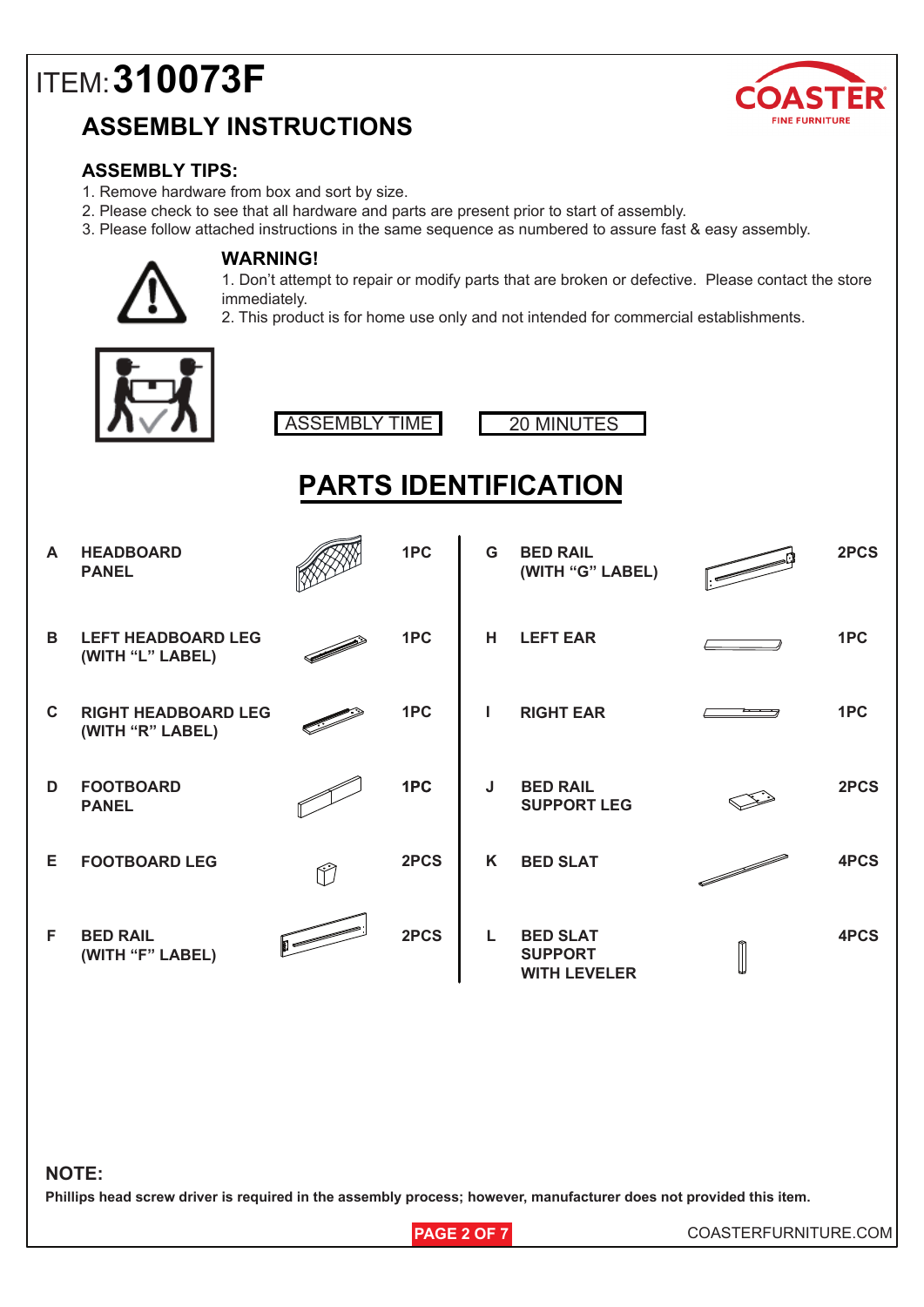### **ASSEMBLY INSTRUCTIONS**



#### **ASSEMBLY TIPS:**

- 1. Remove hardware from box and sort by size.
- 2. Please check to see that all hardware and parts are present prior to start of assembly.
- 3. Please follow attached instructions in the same sequence as numbered to assure fast & easy assembly.



#### **WARNING!**

1. Don't attempt to repair or modify parts that are broken or defective. Please contact the store immediately.

2. This product is for home use only and not intended for commercial establishments.

## **HARDWARE IDENTIFICATION**

I

| 1            | <b>BOLT1</b><br>(M8 x 20mm - RBW)         | $\circledR$                                                                                                                                                                                                                                                                                                                                                                                                                                                                                                                                                                                                                                                                                                                                                                                                                                                                                                                                                                                                                                                                                                                            | 8PCS  | $\overline{7}$ | <b>FLAT WASHER</b><br>(1/4" X 19 Ø - RBW)                                                                          |                  | 20PCS |
|--------------|-------------------------------------------|----------------------------------------------------------------------------------------------------------------------------------------------------------------------------------------------------------------------------------------------------------------------------------------------------------------------------------------------------------------------------------------------------------------------------------------------------------------------------------------------------------------------------------------------------------------------------------------------------------------------------------------------------------------------------------------------------------------------------------------------------------------------------------------------------------------------------------------------------------------------------------------------------------------------------------------------------------------------------------------------------------------------------------------------------------------------------------------------------------------------------------------|-------|----------------|--------------------------------------------------------------------------------------------------------------------|------------------|-------|
| $2^{\circ}$  | <b>BOLT 2</b><br>(M6 x 25mm - RBW)        | $\circ$ ) $\circ$ $\circ$                                                                                                                                                                                                                                                                                                                                                                                                                                                                                                                                                                                                                                                                                                                                                                                                                                                                                                                                                                                                                                                                                                              | 8PCS  | 8              | <b>FLAT HEAD SCREW</b><br>(M4 x 32mm - RBW)                                                                        | $\sum_{i=1}^{n}$ | 8PCS  |
| $\mathbf{3}$ | <b>BOLT 3</b><br>(M6 x 35mm - RBW)        | INNINO<br>$\ket{\omega}$                                                                                                                                                                                                                                                                                                                                                                                                                                                                                                                                                                                                                                                                                                                                                                                                                                                                                                                                                                                                                                                                                                               | 16PCS | 9              | <b>FLAT HEAD SCREW</b><br>(M4 x 38mm - RBW)                                                                        | <b>SLUILLED</b>  | 4PCS  |
| 4            | <b>BOLT4</b><br>(M6 x 70mm - RBW)         | $\begin{minipage}{1.5\linewidth} \begin{tabular}{l} \includegraphics{fig:1000}} \end{tabular} \end{minipage} \caption{The number of different values of the number of different values of the number of different values of the number of different values of the number of different values of the number of different values of the number of different values of the number of different values of the number of different values of the number of different values of the number of different values of the number of different values of the number of different values of the number of different values of the number of different values of the number of different values of the number of different values of the number of different values of the number of different values of the number of different values of the number of different values of the number of different values of the number of different values of the number of different values of the number of different values of the number of different values of the number of different values of the number of different values of the number of different$ | 2PCS  |                | <b>10 SMALL ALLEN WRENCH</b><br>(M4 x 100mm - BLK)                                                                 |                  | 1PC   |
| 5            | <b>WOOD DOWEL</b><br>(M8Ø x 30mm)         |                                                                                                                                                                                                                                                                                                                                                                                                                                                                                                                                                                                                                                                                                                                                                                                                                                                                                                                                                                                                                                                                                                                                        | 2PCS  |                | <b>11 BIG ALLEN WRENCH</b><br>(M5 x 65mm - BLK)                                                                    |                  | 1PC   |
| 6            | <b>LOCK WASHER</b><br>(1/4" X 12 Ø - RBW) |                                                                                                                                                                                                                                                                                                                                                                                                                                                                                                                                                                                                                                                                                                                                                                                                                                                                                                                                                                                                                                                                                                                                        | 20PCS |                |                                                                                                                    |                  |       |
|              |                                           |                                                                                                                                                                                                                                                                                                                                                                                                                                                                                                                                                                                                                                                                                                                                                                                                                                                                                                                                                                                                                                                                                                                                        |       |                |                                                                                                                    |                  |       |
|              |                                           |                                                                                                                                                                                                                                                                                                                                                                                                                                                                                                                                                                                                                                                                                                                                                                                                                                                                                                                                                                                                                                                                                                                                        |       |                |                                                                                                                    |                  |       |
| <b>NOTE:</b> |                                           |                                                                                                                                                                                                                                                                                                                                                                                                                                                                                                                                                                                                                                                                                                                                                                                                                                                                                                                                                                                                                                                                                                                                        |       |                | Phillips head screw driver is required in the assembly process; however, manufacturer does not provided this item. |                  |       |
|              |                                           |                                                                                                                                                                                                                                                                                                                                                                                                                                                                                                                                                                                                                                                                                                                                                                                                                                                                                                                                                                                                                                                                                                                                        |       |                |                                                                                                                    |                  |       |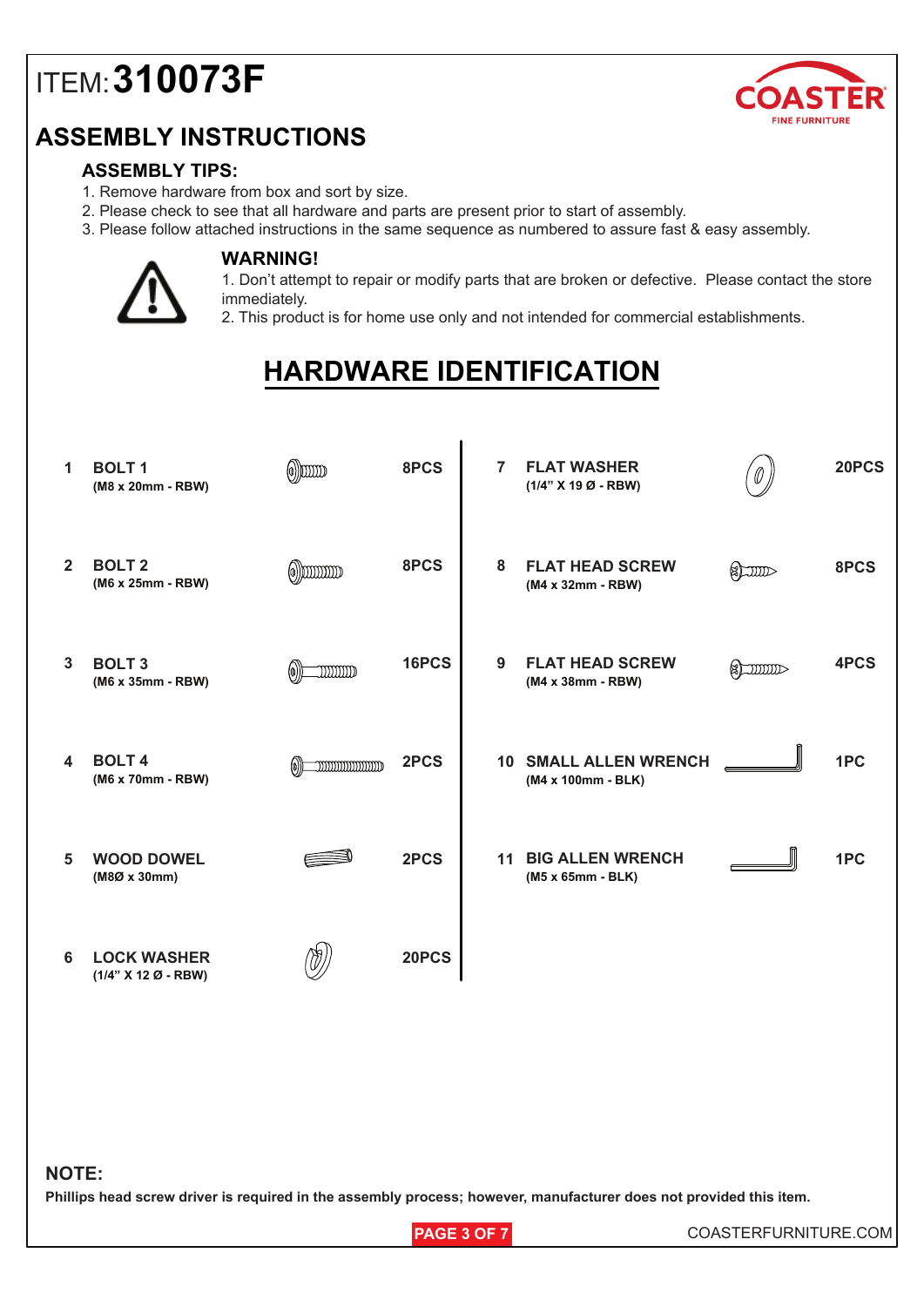#### **ASSEMBLY INSTRUCTIONS**



**STEP 1**

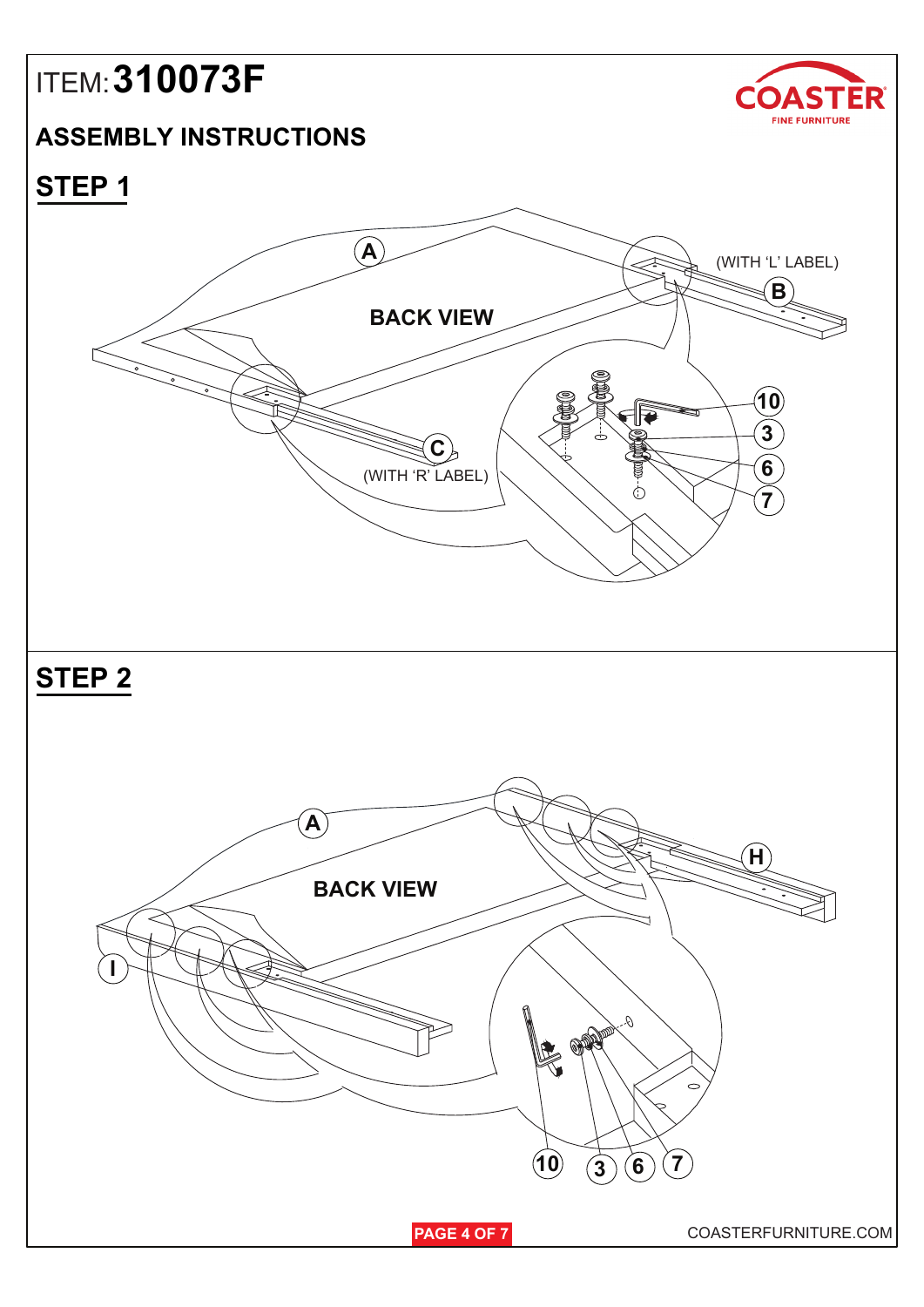### **ASSEMBLY INSTRUCTIONS**



## **STEP 3**

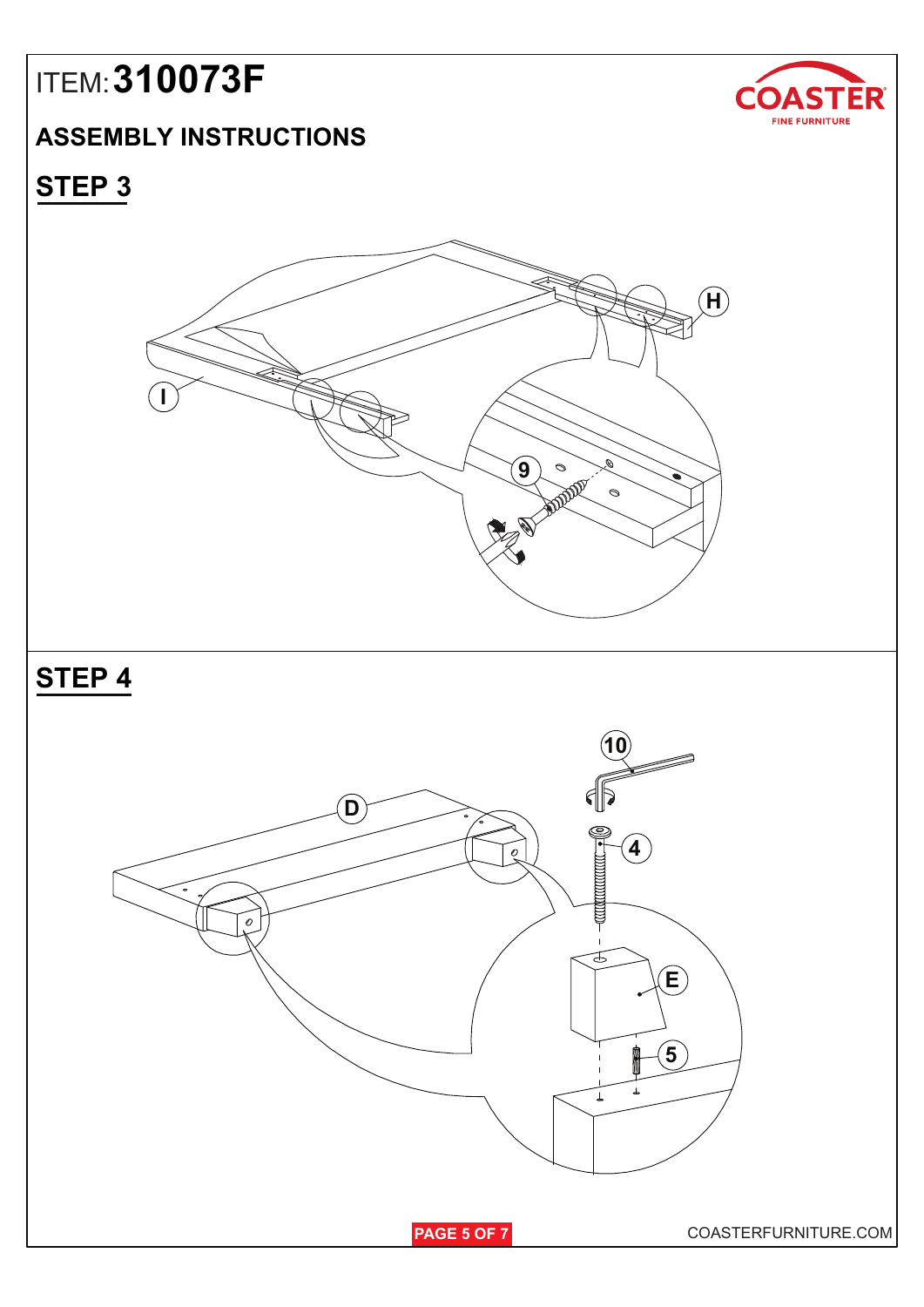### **ASSEMBLY INSTRUCTIONS**



### **STEP 5**

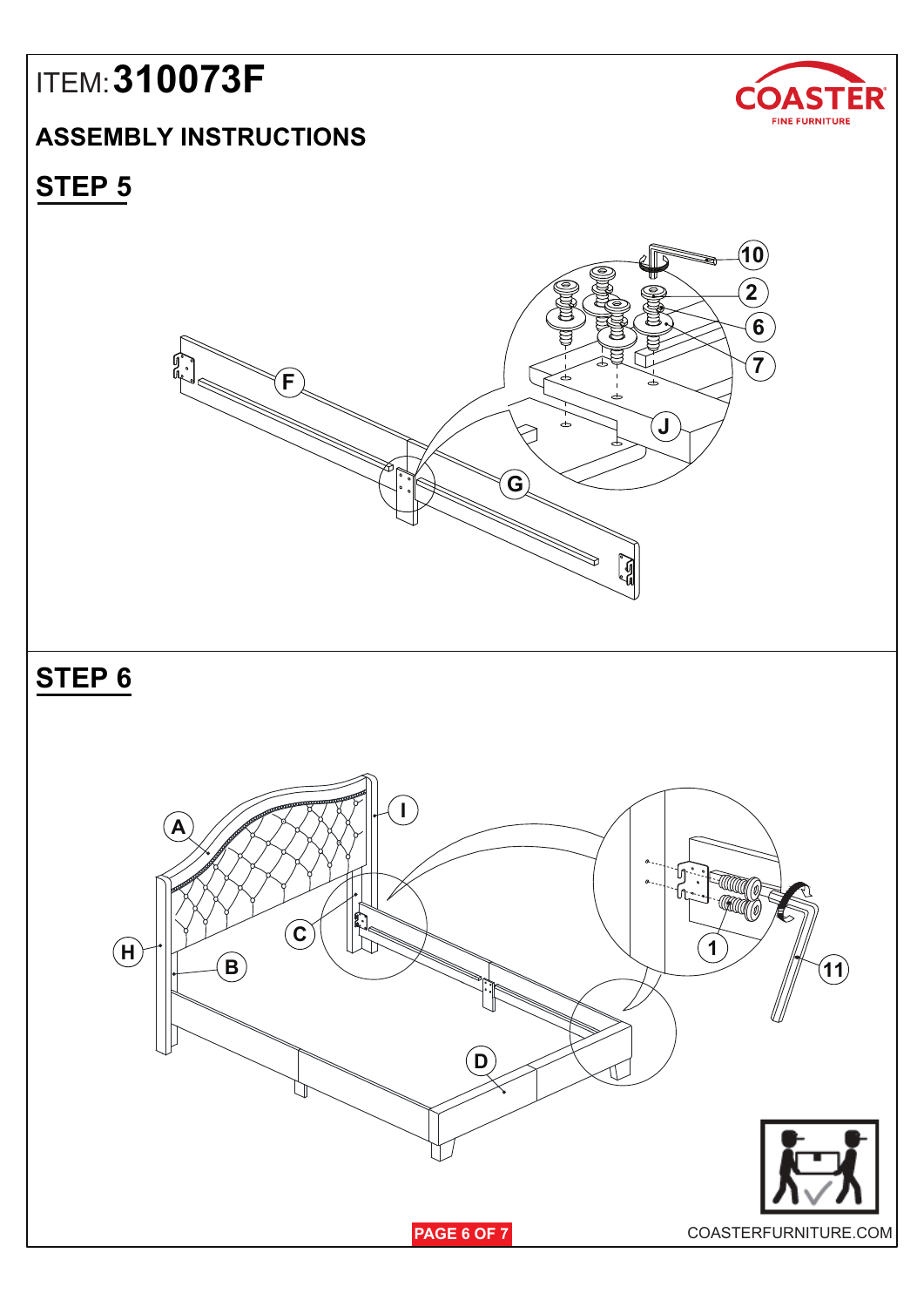### **ASSEMBLY INSTRUCTIONS**



**STEP 7**



**STEP 8**







**PAGE 7 OF 7**